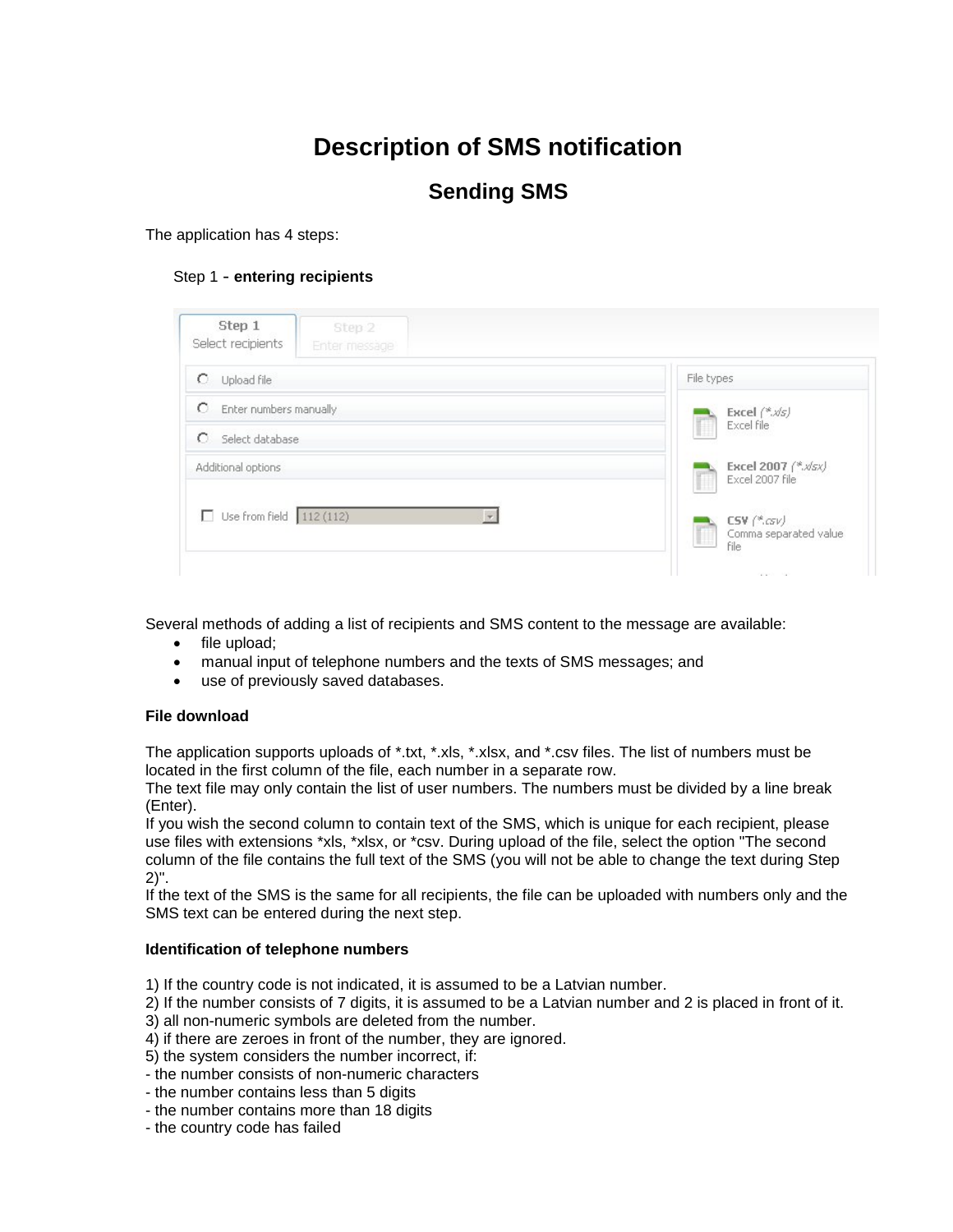- the Latvian number starts with 1 or 4
- the Latvian number is longer than 8 digits.

#### Step 2 - **entering the text and sending SMS**

| Select recipients          | Step 2<br>Enter message   |                                 |                                                        |    |                                                                                              |
|----------------------------|---------------------------|---------------------------------|--------------------------------------------------------|----|----------------------------------------------------------------------------------------------|
| Save as                    |                           |                                 |                                                        |    | Templates                                                                                    |
| Characters remaining: 160  | SMS quantity: $\boxed{1}$ | SMS type:<br>Latin letters only | Auto detection<br>Auto detection<br>Latin letters only | S. | $\Delta$<br>$\Box$ Test<br>Glāžšķūņa rūķīši jautri dziedā'dami<br>čiepj koncertflīģēja vāku. |
| г<br>Send later            |                           |                                 | Latin letters only<br>With special characters          |    |                                                                                              |
| Send chunk<br>г            |                           |                                 |                                                        |    |                                                                                              |
| г<br>Send as Flash message |                           |                                 |                                                        |    |                                                                                              |
|                            |                           |                                 |                                                        |    |                                                                                              |
|                            |                           |                                 |                                                        |    |                                                                                              |

The application offers the possibility of typing the SMS with Latin characters and special symbols – simultaneous use of macrons, carons and Russian characters is possible. The type of the message is determined automatically, but it is also possible to select it. If "Latin characters" is chosen, the system will automatically change all special symbols to Latin characters.

If special symbols are not used (Latvian, Russian language characters), one SMS message can include up to 160 characters. If this limit is exceeded, a split SMS message will be sent, as a result of which each part of the SMS includes a maximum of 153 characters.

If special symbols are used, one SMS can include up to 70 characters. If this limit is exceeded, a split SMS message will be sent, as a result of which each part of the SMS includes a maximum of 67 characters.

SMS may consist of 7 parts. Therefore, the maximum length of a regular text SMS (only ASCII 7-bit table characters – without macrons and carons, etc.) is  $7 \times 153 = 1,071$  characters, while the maximum length of the SMS message with special symbols is  $7 \times 67 = 469$  characters. Please be aware that sending of split SMS messages is expressed by sending several SMS messages to one recipient. This means that you pay for each part of the SMS message as for a separate SMS message.

99% of the telephones merge the split messages into one before representing them. Therefore, the recipients of the SMS messages will seemingly receive one long SMS message.

The other two steps have an informative character:

3. **review of the recipients** (distribution of SMS messages by operators and countries)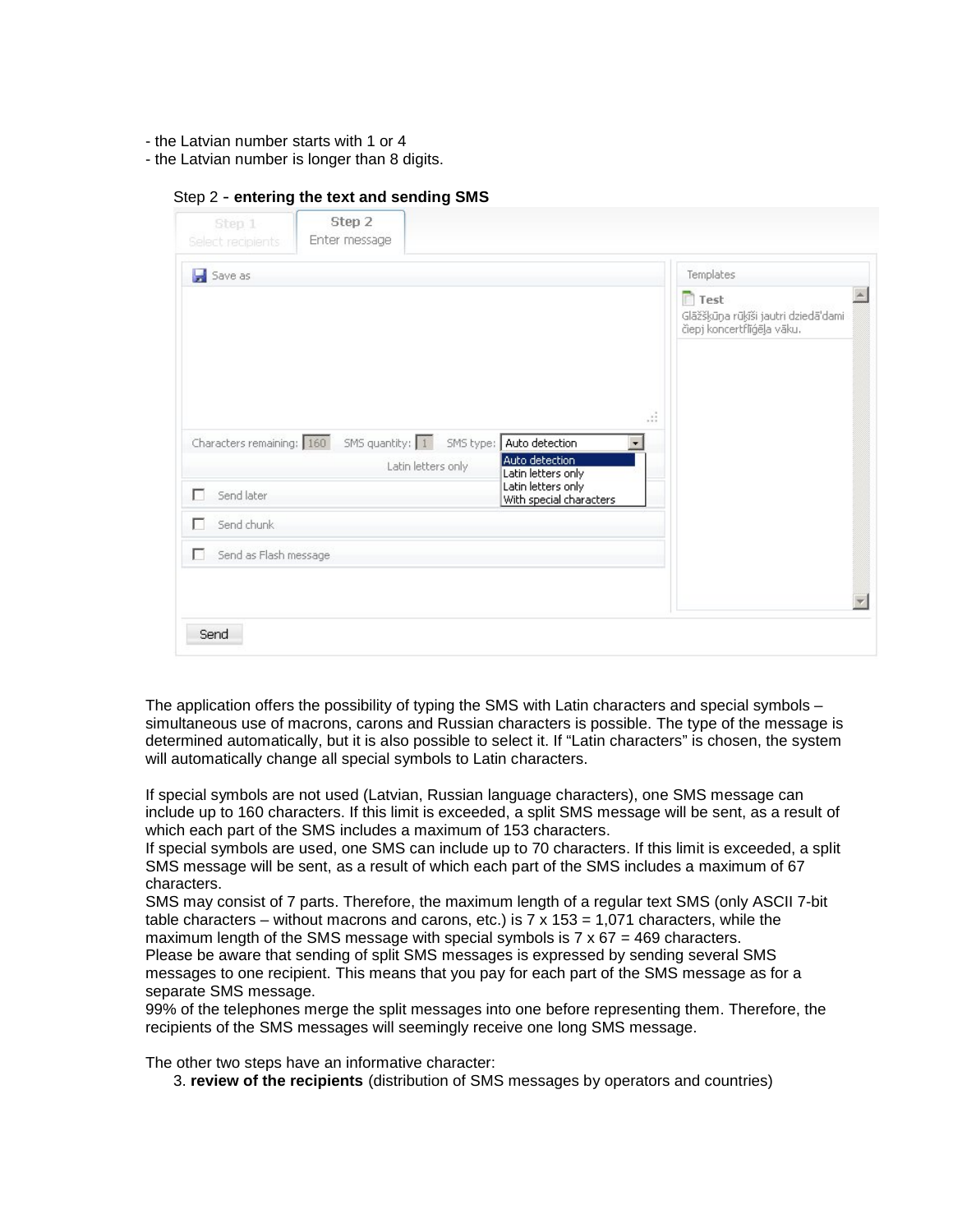| Step 1<br>Select recipients | Step 2<br>Enter message | View selected recipients | SMS delivery |                        |  |
|-----------------------------|-------------------------|--------------------------|--------------|------------------------|--|
| = Iv                        |                         |                          |              | Sadalijums pa valstim. |  |
| LMT                         |                         |                          |              | — Iv                   |  |
| TOTAL                       |                         |                          |              | TOTAL                  |  |
|                             |                         | $LMT -$                  |              | $iv -$                 |  |

4. delivery of SMS messages (tracing of how the SMS messages are forwarded to the operator and delivered to the user in real time).

| Step 1<br>Select recipients | Step 2<br>Enter message | View selected recipients                           | SMS delivery |              |
|-----------------------------|-------------------------|----------------------------------------------------|--------------|--------------|
| Sending to mobile operators |                         |                                                    |              |              |
| $\sim$                      |                         | $\sim$                                             |              | $1/1(100\%)$ |
| Messages delivered          |                         |                                                    |              |              |
| Delivered: 1                | $\Box$ Expired: 0       | $\Box$ Rejected: $0$<br>$\blacksquare$ Failed: $0$ |              |              |

### Reports

Reviewing the SMS delivery reports is possible in the section "Deliveries". Upon opening a particular delivery, all sent SMS messages are shown. Delivery status has been indicated for each SMS message. An explanation – delivered, undelivered, sent (to the operator) – is attached next to the status. An error code is attached in special cases with an explanation which indicates the reason of the particular unsuccessful delivery. The user can generate a report regarding each shipment in Excel format.

Statistics regarding the monthly quantity of the sent SMS is available in the "Reports" section. The data are summarised by day and operator. The possibility of generating a report in Excel format exists.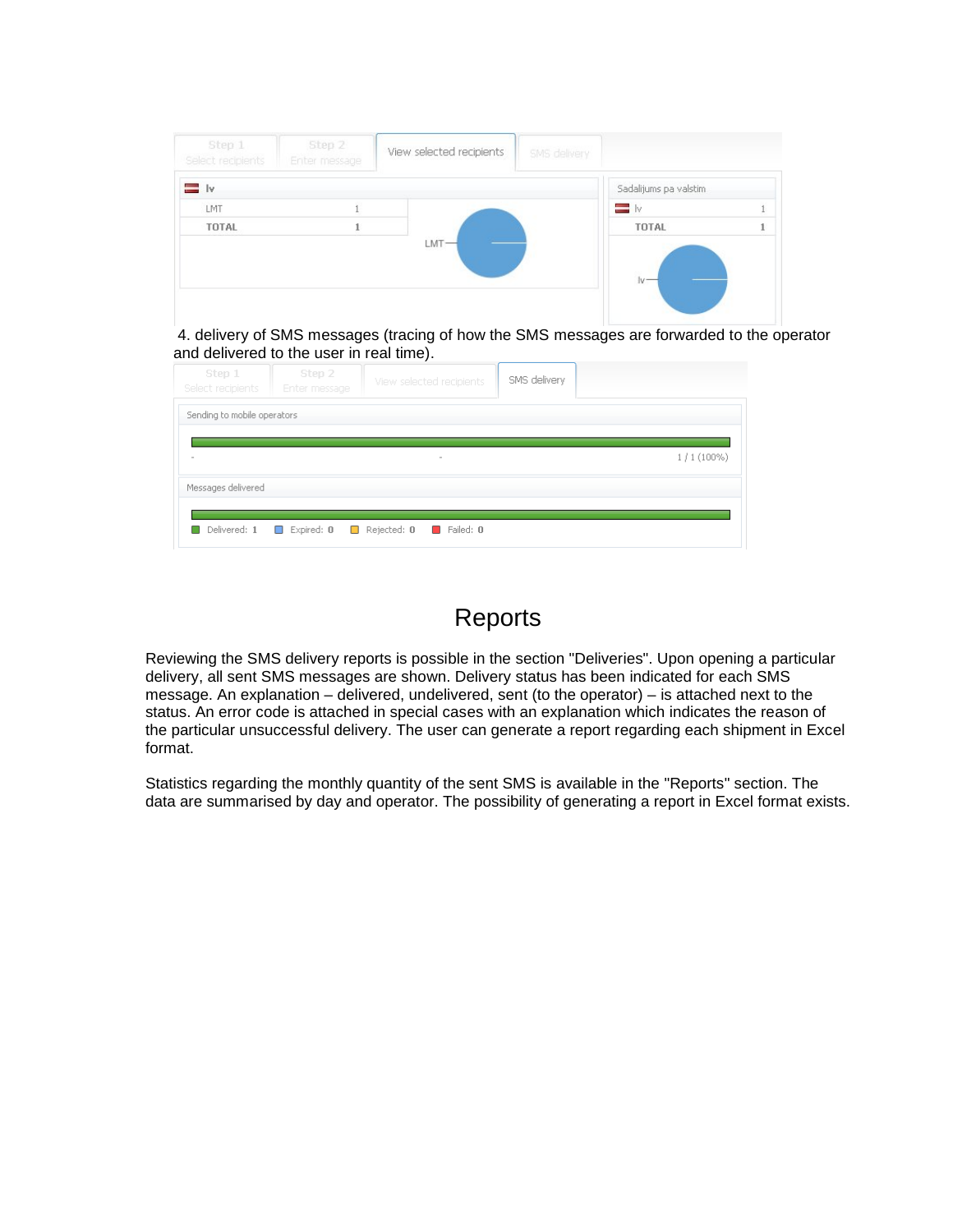## Additional possibilities

| Variable use                                                          |
|-----------------------------------------------------------------------|
| $\frac{1}{2}$ Save as<br>Insert variable                              |
|                                                                       |
|                                                                       |
|                                                                       |
|                                                                       |
| -11                                                                   |
| SMS quantity: 1 SMS type: Auto detection<br>Characters remaining: 160 |
| Latin letters only                                                    |
| Send later                                                            |
| Send chunk                                                            |
| Send as Flash message                                                 |

During composition of the text of the SMS message, the variables can be inserted by pressing the button *Insert variable.* The *Data binding* window will be opened (see figure).

|                       | Data binding |       | ×     |
|-----------------------|--------------|-------|-------|
| Please, select column |              |       |       |
|                       |              |       |       |
|                       | Ben          | Brown |       |
|                       | James        | Wood  |       |
|                       | John         | Smith |       |
|                       |              |       |       |
|                       |              |       | Close |

The table, representing the data uploaded from the file, will appear in this window. Line 1 contains field names, which must be defined. In order to insert a variable into the text, press the column, from which the data will be taken. The *Variable name* window will be opened (see figure), where the name of the variable must be indicated.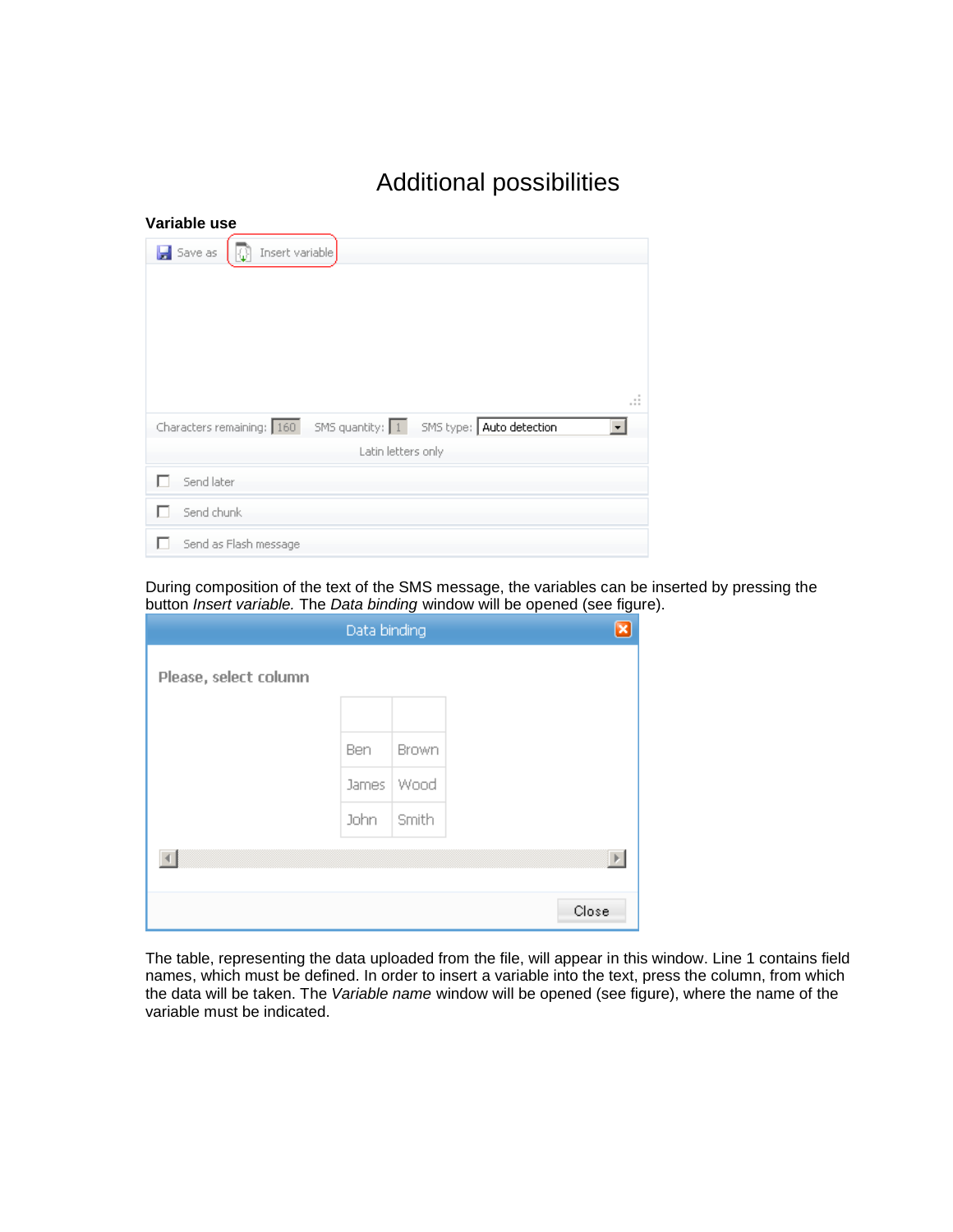|               | Variable name |        |
|---------------|---------------|--------|
| Variable name |               |        |
|               | Save          | Cancel |

Upon pressing the *Save* button the selected variable will be inserted into the text of the SMS message. The variables in the text are represented with curly brackets, for instance {variable name} (see figure). The variable is not automatically separated by a whitespace; therefore, a whitespace must be manually inserted before and after the variable, if required.

| Step 1<br>Select recipients                                        | Step 2<br>Enter message |                    |    |
|--------------------------------------------------------------------|-------------------------|--------------------|----|
| Save as                                                            | Insert variable         |                    |    |
| Dear {Name} {Surname}, your insurance is about to expire.          |                         |                    |    |
|                                                                    |                         |                    |    |
|                                                                    |                         |                    |    |
|                                                                    |                         |                    |    |
|                                                                    |                         |                    | a. |
| Characters remaining: 102 SMS quantity: 1 SMS type: Auto detection |                         |                    |    |
|                                                                    |                         | Latin letters only |    |
| Send later                                                         |                         |                    |    |
| Send chunk                                                         |                         |                    |    |
| Send as Flash message                                              |                         |                    |    |

As many variables can be inserted into the text of the SMS message as you wish by indicating the same variable repeatedly.

#### **Template creation**

The text of the SMS message can be stored as a template. It can be done by pressing the button *Save as* (see figure).

| Step 1                                                    | Step 2          |                                          |     |
|-----------------------------------------------------------|-----------------|------------------------------------------|-----|
| Select recipients                                         | Enter message   |                                          |     |
| Save as                                                   | Insert variable |                                          |     |
| Dear {Name} {Surname}, your insurance is about to expire, |                 |                                          |     |
|                                                           |                 |                                          |     |
|                                                           |                 |                                          |     |
|                                                           |                 |                                          |     |
|                                                           |                 |                                          |     |
|                                                           |                 |                                          | -11 |
| Characters remaining: 102                                 |                 | SMS quantity: 1 SMS type: Auto detection |     |
|                                                           |                 | Latin letters only                       |     |
| Send later                                                |                 |                                          |     |
| Send chunk                                                |                 |                                          |     |
| Send as Flash message                                     |                 |                                          |     |

The window *Template names* will be opened (see figure), where the name must be entered.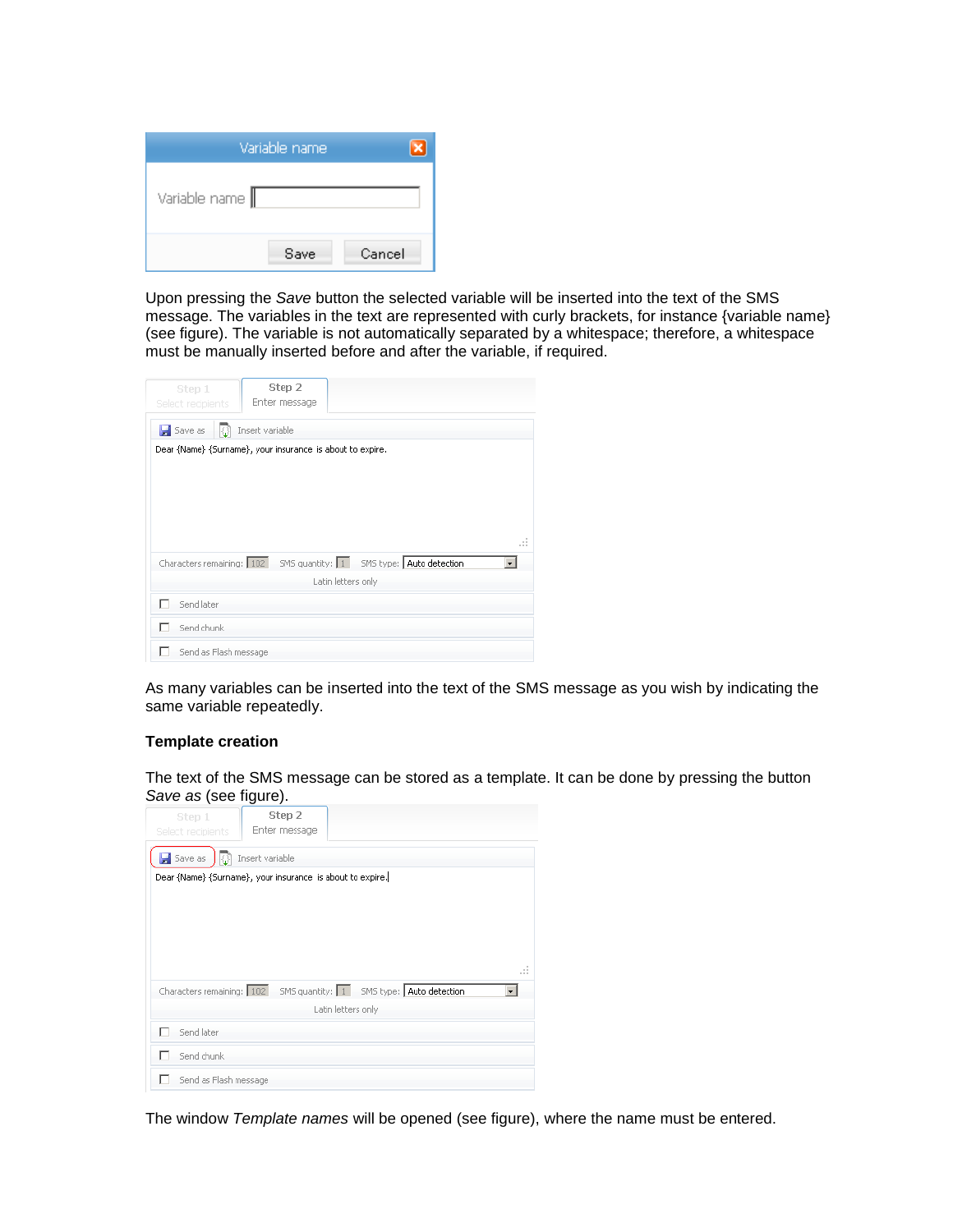|               | Template name |        |
|---------------|---------------|--------|
| Template name |               |        |
|               | Save          | Cancel |

All templates saved by the user are available in the section *Templates* (see figure).

| Save as<br>Insert variable<br>k۶<br>Dear {Name} {Surname}, your insurance is about to end {date}.        | Templates<br>Insurence                                           |
|----------------------------------------------------------------------------------------------------------|------------------------------------------------------------------|
|                                                                                                          | Dear {Name} {Surname}, your<br>insurance is about to end {date}. |
|                                                                                                          |                                                                  |
|                                                                                                          |                                                                  |
| Æ<br>SMS quantity: 1<br>SMS type: Auto detection<br>Characters remaining: 99<br>$\overline{\phantom{a}}$ |                                                                  |
| Latin letters only                                                                                       |                                                                  |
| п<br>Send later                                                                                          |                                                                  |
| г<br>Send chunk                                                                                          |                                                                  |
| Send as Flash message<br>п                                                                               |                                                                  |
|                                                                                                          |                                                                  |
|                                                                                                          |                                                                  |

By using templates you will not have to enter the text of the SMS message and define variables. Only uploading of the file and selection of the template will be required. It can be done by clicking on the name of the template. The templates can also be edited and deleted. When a previously created template is used, the column sequence in the uploaded file must match that of the original file, which was used for creation of the template.

#### **Sending a delayed SMS**

If sending an SMS message on a later date or at a later time is required, the "Send later" option must be checked and the required date and time of sending must be indicated (see figure).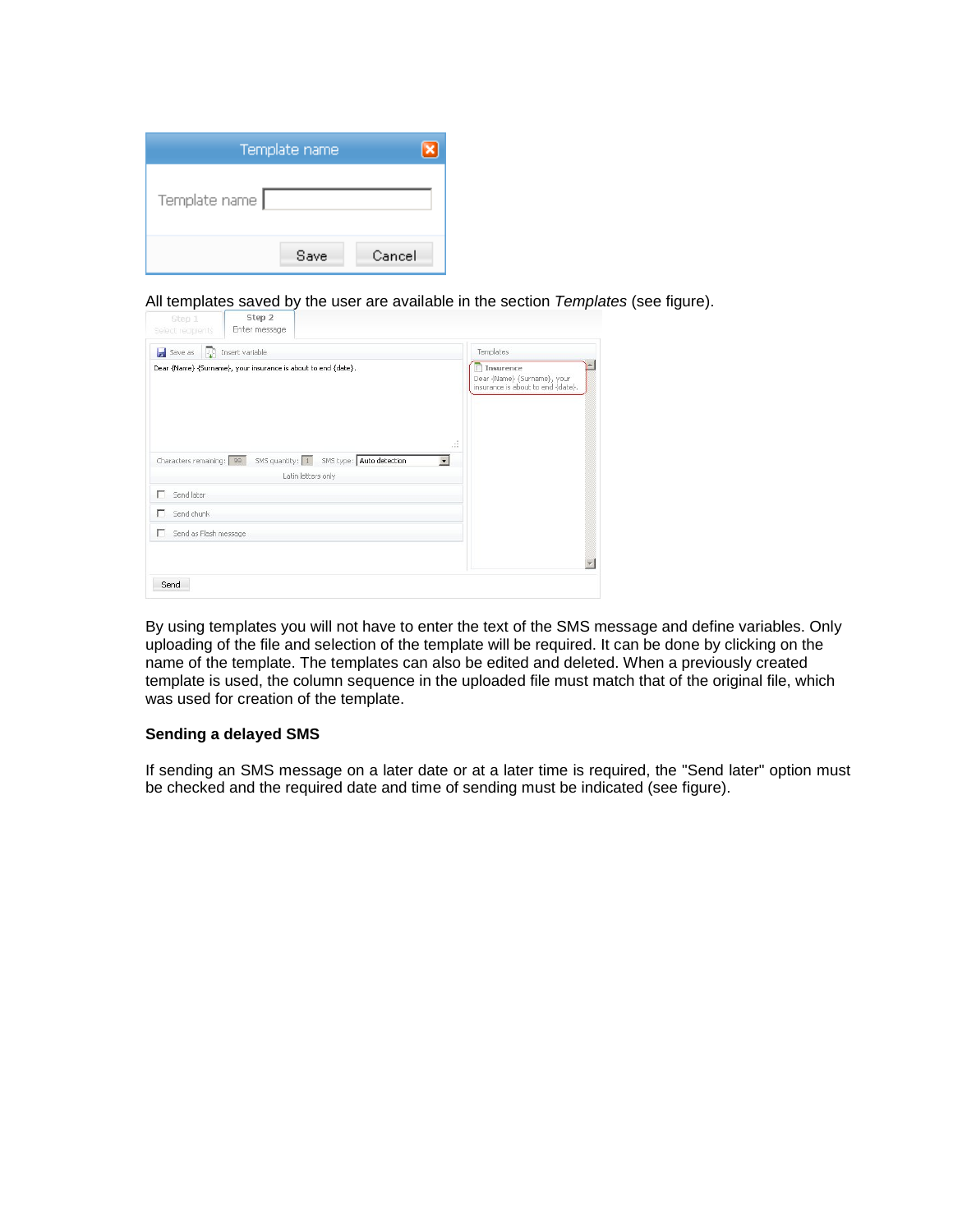| Step 2<br>Step 1<br>Enter message<br>Select recipients                                                                                                         |
|----------------------------------------------------------------------------------------------------------------------------------------------------------------|
| Save as<br>Insert variable<br>KF<br>Dear {Name} {Surname}, your insurance is about to end {date}.                                                              |
| .<br>Characters remaining: 99 SMS quantity: 1 SMS type: Auto detection<br>$\overline{\phantom{a}}$<br>Latin letters only<br>⊽<br>Send later                    |
| Start time: 10   11   Date: 24.07.2012                                                                                                                         |
| ⊽<br>Send chunk                                                                                                                                                |
| Recipient quantity in interval(max, 3); 5000<br>$\boxed{\triangleright}$ Interval: $\boxed{00 \triangleright}$ : $\boxed{30 \triangleright}$ (hours : minutes) |
| ■ Start time from: $\boxed{10}$ ▼ : $\boxed{00}$ ▼ to: $\boxed{20}$ ▼ : $\boxed{00}$ ▼                                                                         |
| Send as Flash message                                                                                                                                          |

Send

If the number of the recipients is high, it is possible to check *Send batch* and *Interval* and indicate the duration of the interval between the batches of the SMS messages to be sent and number of recipients during the interval. If sending an SMS takes a lot of time and you do not wish the SMS to be sent, for instance, at night, it is possible to indicate the time of sending. Then the SMS will be sent only during the indicated time period and sending thereof will be restarted on the next day.